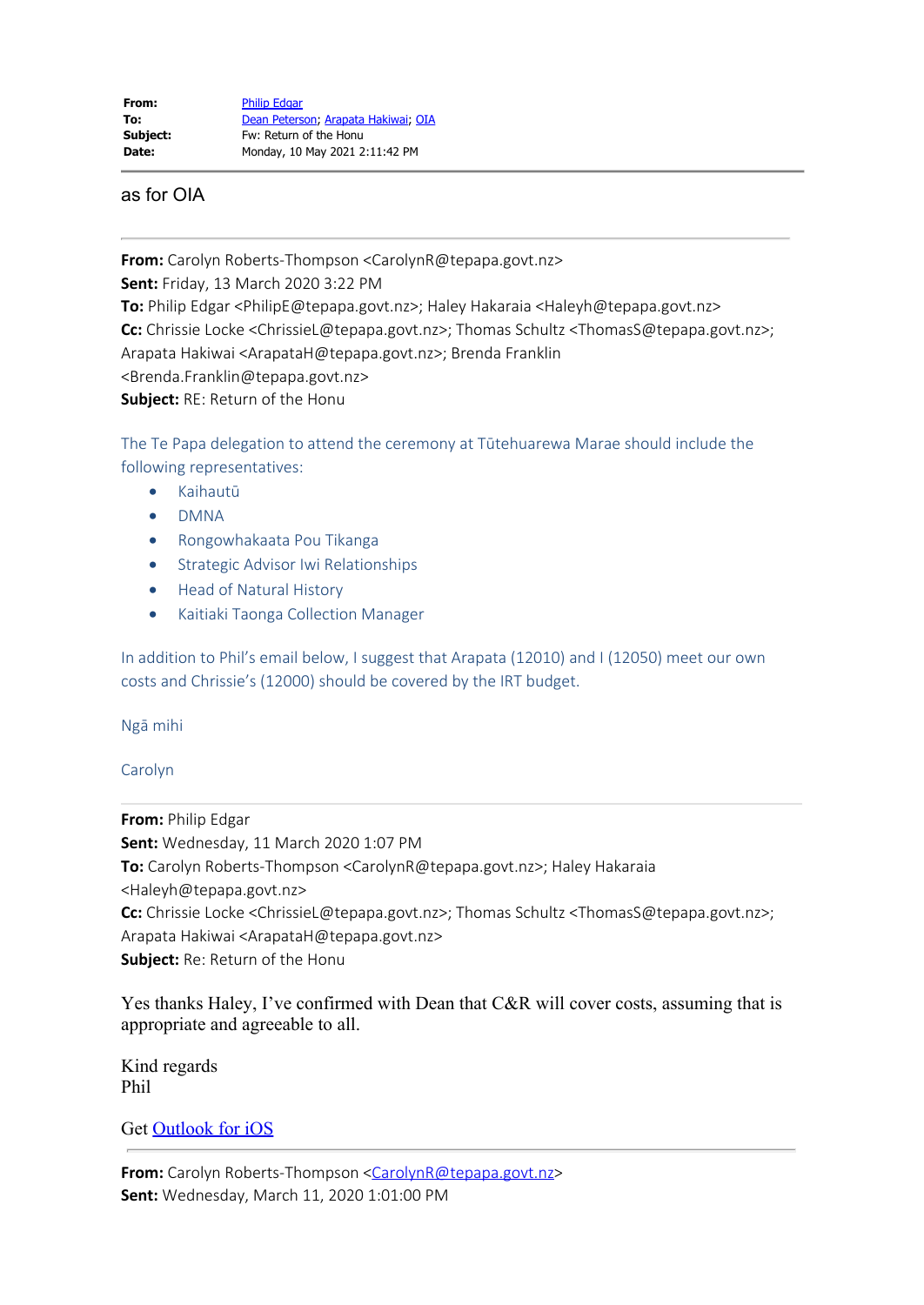**To:** Haley Hakaraia <**Haleyh@tepapa.govt.nz> Cc:** Chrissie Locke <[ChrissieL@tepapa.govt.nz](mailto:ChrissieL@tepapa.govt.nz)>; Thomas Schultz [<ThomasS@tepapa.govt.nz](mailto:ThomasS@tepapa.govt.nz)>; Arapata Hakiwai [<ArapataH@tepapa.govt.nz](mailto:ArapataH@tepapa.govt.nz)>; Philip Edgar <[PhilipE@tepapa.govt.nz](mailto:PhilipE@tepapa.govt.nz)> **Subject:** RE: Return of the Honu

Thanks Haley, lets discuss the Te Papa delegation and cost options when we meet shortly.

Ngā mihi